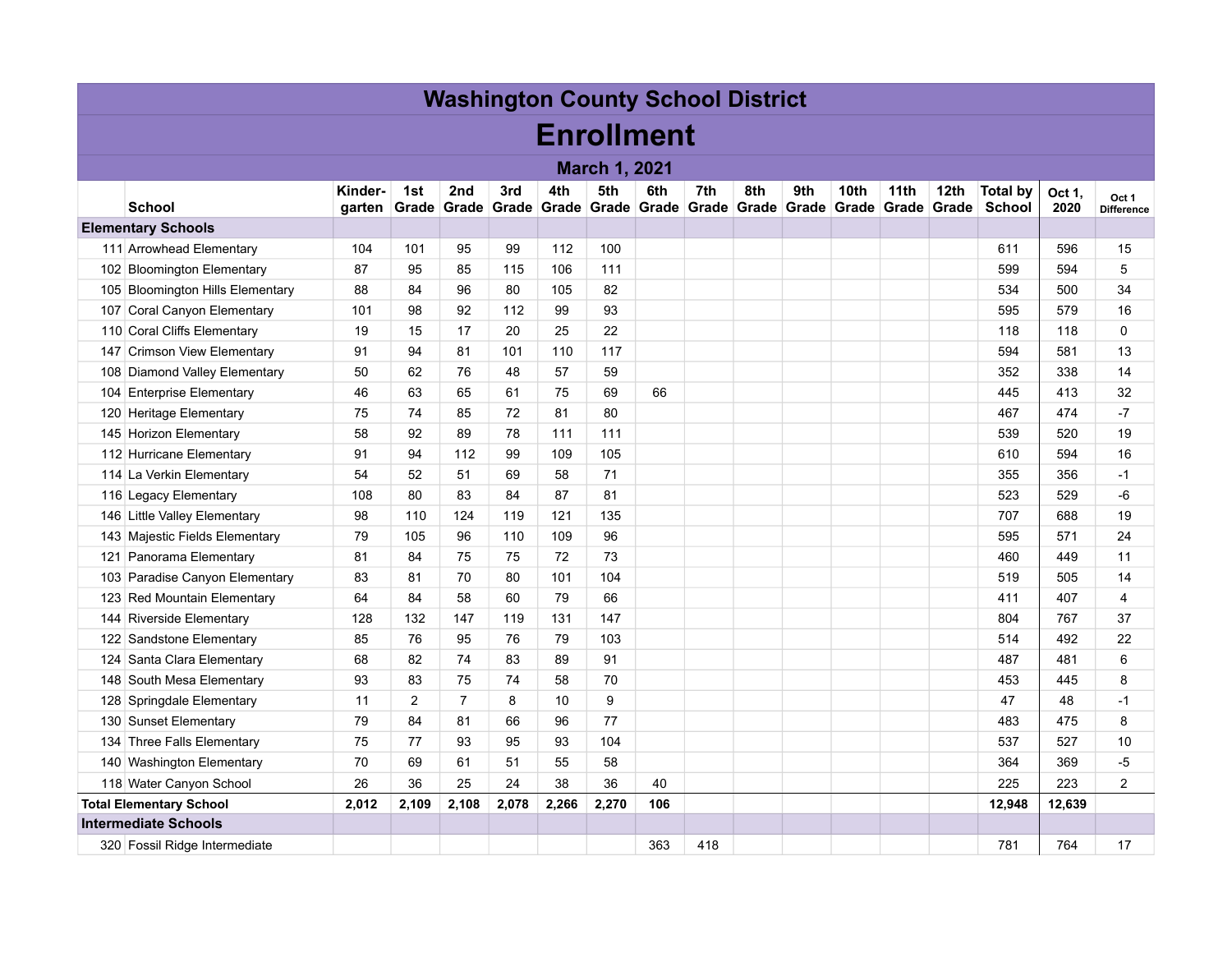| <b>Washington County School District</b> |                                    |                   |     |                 |     |                                            |                      |       |                                                                          |              |              |                  |                     |                           |                                  |                |                            |
|------------------------------------------|------------------------------------|-------------------|-----|-----------------|-----|--------------------------------------------|----------------------|-------|--------------------------------------------------------------------------|--------------|--------------|------------------|---------------------|---------------------------|----------------------------------|----------------|----------------------------|
|                                          | <b>Enrollment</b>                  |                   |     |                 |     |                                            |                      |       |                                                                          |              |              |                  |                     |                           |                                  |                |                            |
|                                          |                                    |                   |     |                 |     |                                            | <b>March 1, 2021</b> |       |                                                                          |              |              |                  |                     |                           |                                  |                |                            |
|                                          | <b>School</b>                      | Kinder-<br>garten | 1st | 2 <sub>nd</sub> | 3rd | 4th<br>Grade Grade Grade Grade Grade Grade | 5th                  | 6th   | 7th<br>Grade                                                             | 8th<br>Grade | 9th<br>Grade | 10th             | 11th<br>Grade Grade | 12th<br>Grade             | <b>Total by</b><br><b>School</b> | Oct 1,<br>2020 | Oct 1<br><b>Difference</b> |
|                                          | 308 Hurricane Intermediate         |                   |     |                 |     |                                            |                      | 340   | 356                                                                      |              |              |                  |                     |                           | 696                              | 700            | $-4$                       |
|                                          | 325 Lava Ridge Intermediate        |                   |     |                 |     |                                            |                      | 421   | 451                                                                      |              |              |                  |                     |                           | 872                              | 860            | 12                         |
|                                          | 303 Sunrise Ridge Intermediate     |                   |     |                 |     |                                            |                      | 342   | 322                                                                      |              |              |                  |                     |                           | 664                              | 646            | 18                         |
|                                          | 304 Tonaquint Intermediate         |                   |     |                 |     |                                            |                      | 355   | 369                                                                      |              |              |                  |                     |                           | 724                              | 732            | -8                         |
|                                          | 302 Washington Fields Intermediate |                   |     |                 |     |                                            |                      | 444   | 471                                                                      |              |              |                  |                     |                           | 915                              | 883            | 32                         |
|                                          | <b>Total Intermediate School</b>   |                   |     |                 |     |                                            |                      | 2,265 | 2,387                                                                    |              |              |                  |                     |                           | 4,652                            | 4,585          |                            |
|                                          | <b>Middle Schools</b>              |                   |     |                 |     |                                            |                      |       |                                                                          |              |              |                  |                     |                           |                                  |                |                            |
|                                          | 405 Crimson Cliffs Middle          |                   |     |                 |     |                                            |                      |       |                                                                          | 494          | 473          |                  |                     |                           | 967                              | 949            | 18                         |
|                                          | 403 Desert Hills Middle            |                   |     |                 |     |                                            |                      |       |                                                                          | 388          | 356          |                  |                     |                           | 744                              | 713            | 31                         |
|                                          | 404 Dixie Middle                   |                   |     |                 |     |                                            |                      |       |                                                                          | 453          | 425          |                  |                     |                           | 878                              | 863            | 15                         |
|                                          | 408 Hurricane Middle               |                   |     |                 |     |                                            |                      |       |                                                                          | 385          | 423          |                  |                     |                           | 808                              | 797            | 11                         |
|                                          | 420 Pine View Middle               |                   |     |                 |     |                                            |                      |       |                                                                          | 369          | 394          |                  |                     |                           | 763                              | 750            | 13                         |
|                                          | 425 Snow Canyon Middle             |                   |     |                 |     |                                            |                      |       |                                                                          | 454          | 429          |                  |                     |                           | 883                              | 875            | 8                          |
| <b>Total Middle School</b>               |                                    |                   |     |                 |     |                                            |                      |       |                                                                          | 2,543        | 2,500        |                  |                     |                           | 5,043                            | 4,947          |                            |
|                                          | <b>High Schools</b>                |                   |     |                 |     |                                            |                      |       |                                                                          |              |              |                  |                     |                           |                                  |                |                            |
|                                          | 518 Water Canyon High              |                   |     |                 |     |                                            |                      |       | 40                                                                       | 49           | 46           | 58               | 54                  | 48                        | 295                              | 300            | -5                         |
|                                          | 705 Crimson Cliffs High            |                   |     |                 |     |                                            |                      |       |                                                                          |              |              | 389              | 391                 | 257                       | 1037                             | 1057           | $-20$                      |
|                                          | 703 Desert Hills High              |                   |     |                 |     |                                            |                      |       |                                                                          |              |              | 338              | 333                 | 356                       | 1028                             | 1006           | 22                         |
|                                          | 704 Dixie High                     |                   |     |                 |     |                                            |                      |       |                                                                          |              |              | 462              | 379                 | 363                       | 1205                             | 1254           | $-49$                      |
|                                          | 712 Enterprise High                |                   |     |                 |     |                                            |                      |       | 97                                                                       | 78           | 100          | 82               | 78                  | 77                        | 512                              | 501            | 11                         |
|                                          | 716 Hurricane High                 |                   |     |                 |     |                                            |                      |       |                                                                          |              |              | 338              | 386                 | 314                       | 1038                             | 1049           | $-11$                      |
|                                          | 718 Millcreek High                 |                   |     |                 |     |                                            |                      |       |                                                                          |              |              | 19               | 49                  | 87                        | 155                              | 107            | 48                         |
|                                          | 720 Pine View High                 |                   |     |                 |     |                                            |                      |       |                                                                          |              |              | 364              | 371                 | 366                       | 1102                             | 1094           | 8                          |
|                                          | 725 Snow Canyon High               |                   |     |                 |     |                                            |                      |       |                                                                          |              |              | 443              | 400                 | 390                       | 1233                             | 1259           | $-26$                      |
|                                          | <b>Total High School</b>           |                   |     |                 |     |                                            |                      |       | 137                                                                      | 127          | 146          | 2,493            | 2,441               | 2,258                     | 7,605                            | 7,627          |                            |
|                                          | <b>Total Students K - 12</b>       | 2.012             |     | $2,109$ 2,108   |     | 2,078 2,266 2,270 2,371                    |                      |       | 2,524                                                                    | 2,670        | 2,646        | 2,493 2,441      |                     | 2,258                     | 30,248                           | 29,798         | 450                        |
|                                          |                                    | Kinder<br>garten  | 1st | 2 <sub>nd</sub> | 3rd | 4th                                        | 5th                  | 6th   | 7th<br>Grade Grade Grade Grade Grade Grade Grade Grade Grade Grade Grade | 8th          | 9th          | 10 <sub>th</sub> | 11th                | 12 <sub>th</sub><br>Grade | <b>WCSD</b><br><b>Total</b>      |                |                            |
| <b>Other</b>                             |                                    |                   |     |                 |     |                                            |                      |       |                                                                          |              |              |                  |                     |                           |                                  |                |                            |
|                                          | 240 Post High                      |                   |     |                 |     |                                            |                      |       |                                                                          |              |              |                  |                     | 83                        | 83                               |                |                            |
|                                          | 200 Utah Online School K-8         | 213               | 256 | 281             | 282 | 289                                        | 306                  | 303   | 298                                                                      | 315          |              |                  |                     |                           | 2543                             |                |                            |